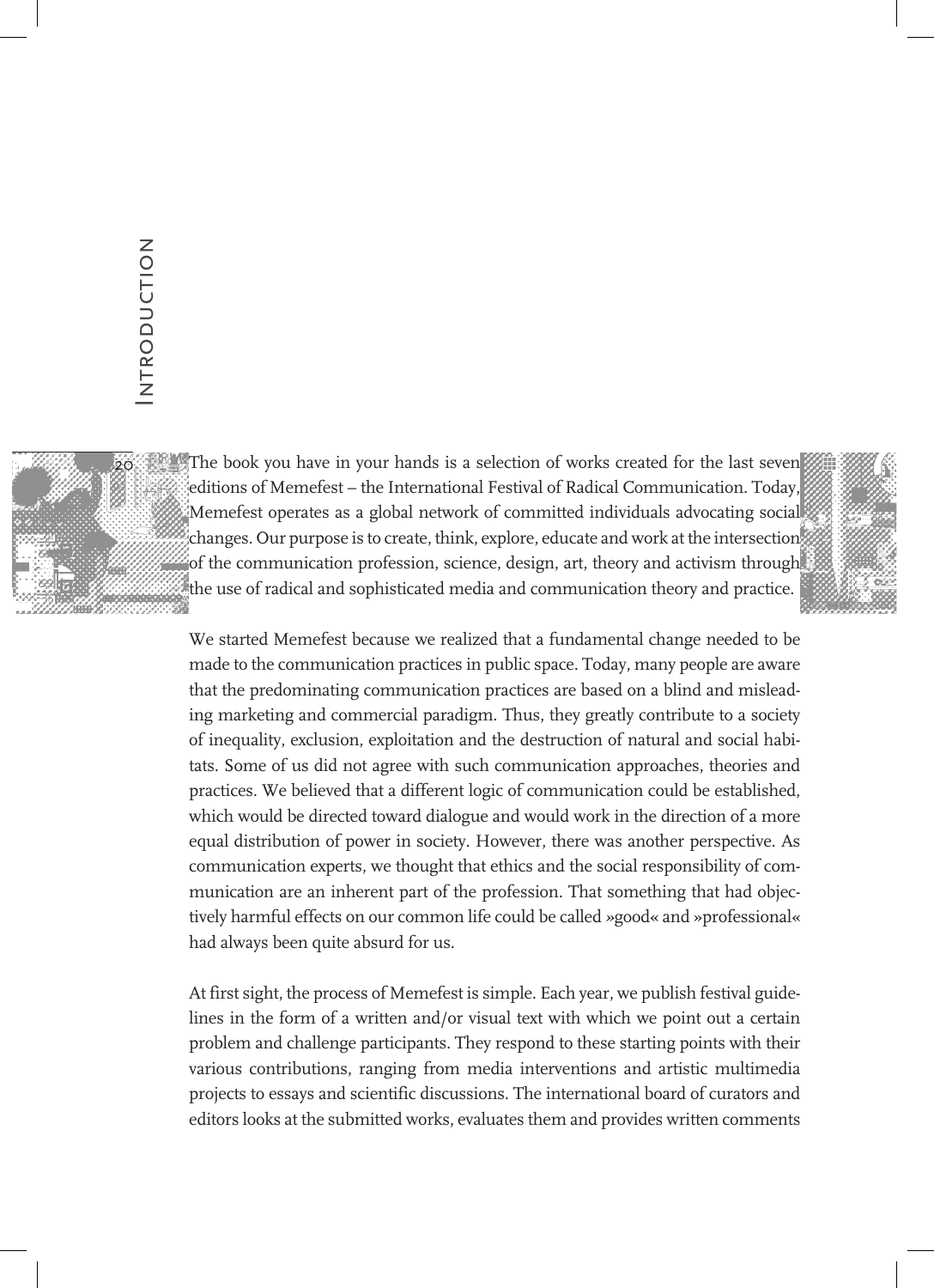whose key purpose is pedagogical guidance for the possibility of even better work. The works are published on the website and presented to the public. In addition, Memefest organizes lectures, exhibitions, panel discussions and public interventions. However, since Memefest is not an ordinary festival of the revue type, the festival processes are more complex than they appear at first.

From the very beginning, Memefest understood the festival form as a medium, as a tactically educational, research and communication tool. We have always used this tool to establish different frameworks of the quality of communication. In 2001, when we started the first Memefest, this was still an international student festival of idea dissemination. The festival was organized by two undergraduate students and a postgraduate student from Ljubljana with the support and help of a few like-minded people from abroad. We spread Memefest's meme through various networks. We immediately focused on the Internet and used it to our advantage. The project quickly grew and soon transcended the student frameworks. The first year, we received works from five countries, the second year, from 26 and the third year, from 36 countries. In all the years, we received works from more than 60 countries around the world. Soon, we strengthened the global network with local centers that started realizing Memefest's philosophy in Brazil, Colombia and Serbia. For a short period, we also established local centers in Australia and Spain. It is also interesting that many Universities implemented Memefest within their curriculum where students worked on our guidelines within the formal educational process.

We attribute the strong response to Memefest especially to the need of creators in the field of media and communication to take part in a process that represents an alternative to the existing mainstream advertising, design and art festivals, university marketing communication and design studies and the institutionalized communication practices in public space. Among other things, we notice that today more and more creators are critical of the predominating communication practices and wish to work in the direction of social change. We are glad that some joined the project.

It is important to note that Memefest is completely independent. It operates on a voluntary basis and as an intermediary informal institution and platform connecting very different profiles of people – theoreticians, designers, artists, activists, scientists, creative professionals, researchers and pedagogues from various parts of the world. We depend on nobody but ourselves. It has been so from the very beginning in 2002, and it will remain so in the future. Being independent means that we do not work in the field of concessionary solutions, but are capable of working without market pressure and can follow high criteria of quality and independent communication practice, research activity, theoretical practice, critical thought and teaching.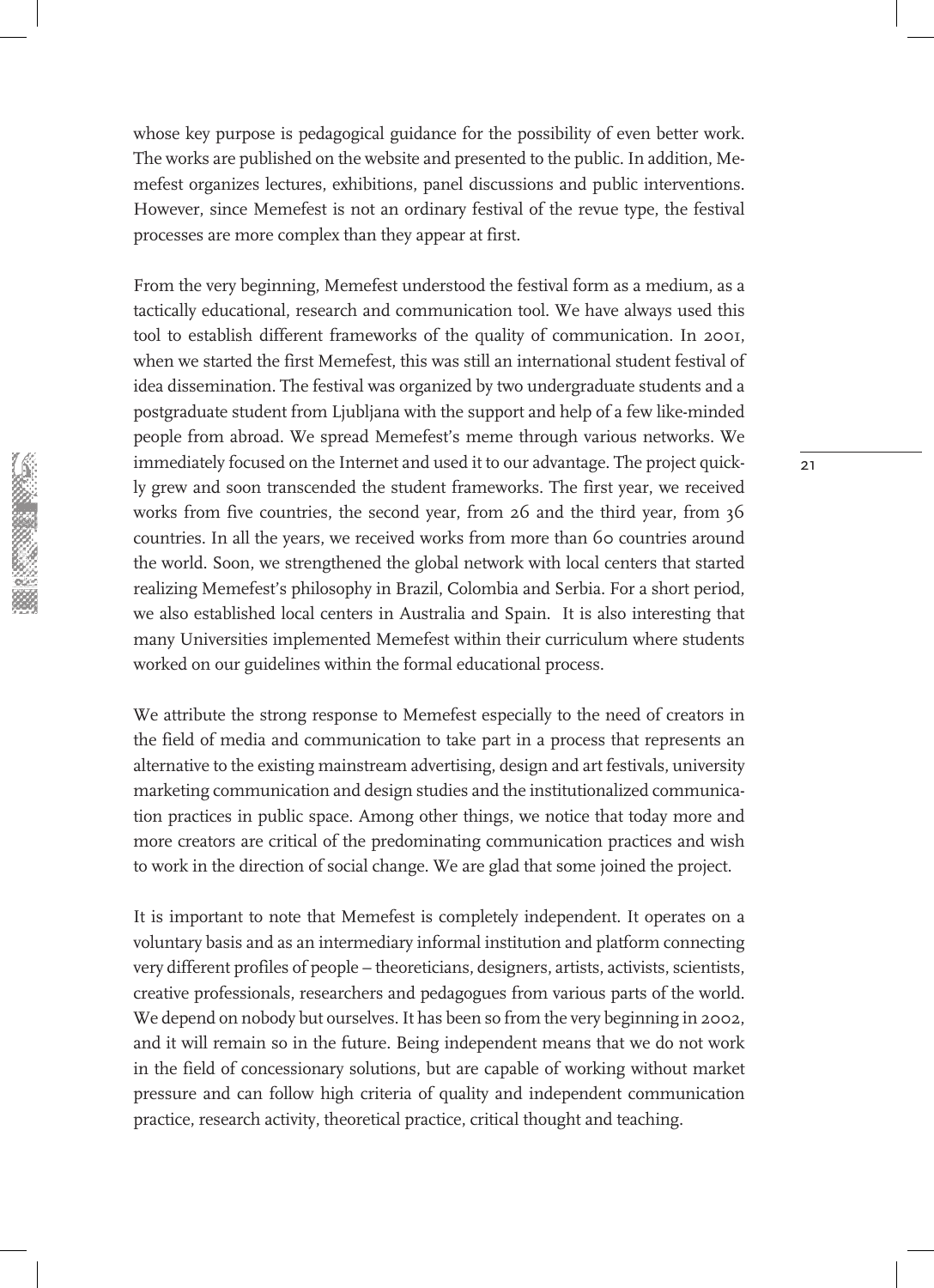The field of communication theory, practice and imagination built by Memefest is interdisciplinary. It connects especially sociology, design, art and communication studies, those social sciences and humanities programs that enable us to consider communication practices from more than one perspective. With inter-program connections and the multiplication of perspectives, we therefore establish numerous innovative research and theoretical approaches with which we deconstruct and reconstruct communication discourses. In the field of visual communication, for example, we encourage participants to send in with their work a description indicating what they think about the work's communication and social placement. In the field of critical writing, we encourage theoreticians to intervene in the field of visual communications and other communication fields and critically theoretically question and evaluate their practices. If you read the information accompanying the visual works and the theoretical contributions, you will see that this is not an easy task, for the ideology of a visual spectacle and the surface of the image stretch very far.

To bridge the divide between theory and practice, we – in our work – insist on their intertwinement, on the connection of theoretical knowledge to practical skill. We believe that only such an approach enables a comprehensive understanding of the contemporary communication ideology and practice as well as a reflective establishment of a critical discursive mindset and communication practices. The position of criticalness is Memefest's strong point and its distinguishing feature, manifested also at the level of theoretical production. For us, too, Memefest represented a theoretical research field and, to a large extent, the research results contributed to the definition of *socially responsive communication* (Vodeb, 2008), which today is the project's coherent theoretical basis. Our passion for theoretical production is not to be understood merely as an epistemological need for articulating practice; rather, the theory we have in mind should be thought of as a concrete theoretical practice of searching for alternative models, concepts and theoretical solutions for communication practice. Our love for communication practice should be understood as active participation in socio-cultural processes, as a responsive action that constantly searches for the optimal connection between communication efficiency and social responsibility and is directed toward communication as a process, not as a product.

All of us who followed Memefest learned from it. Based on our guidelines we received written and communication works marked by innovativeness, experimentation and conceptual accomplishment. At the same time, culture based on the rough imperfection of the DIY approach established those incisions that proved crucial. Today, they enable us to reveal and subvert the blind spots of contemporary mainstream aesthetical and theoretical paradigms.

 $22$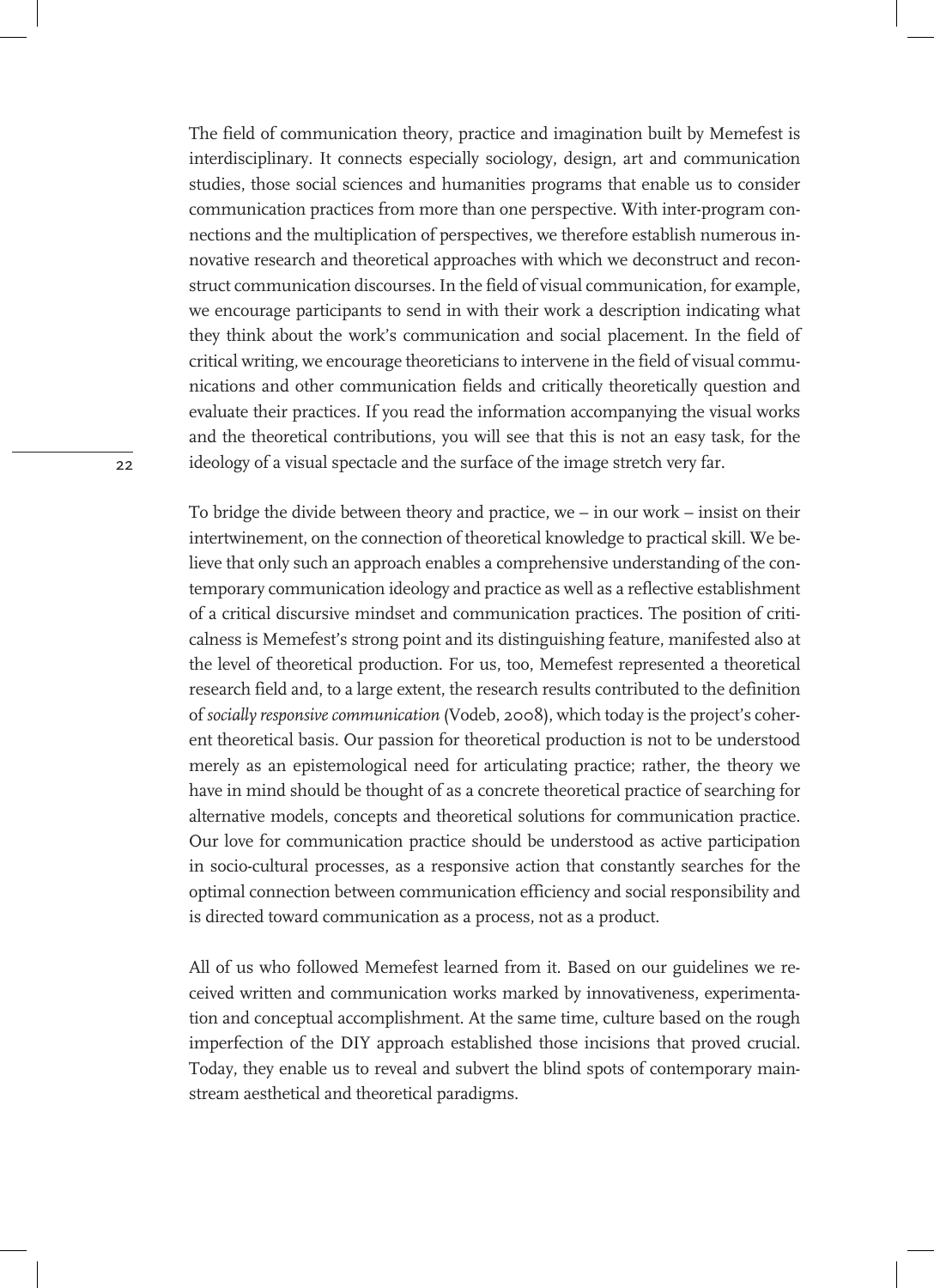The difficulty we quickly detected regarding the predominating communication practices and their comprehension in the production process itself – in practice as well as within the study processes at universities – is hermetic decontextualization. The creation and evaluation of communication works do not take into account the processes of production, distribution, reception and legitimization, nor do they take into consideration the social, cultural and political effects. Evaluation and understanding take place at the surface level of the image. In most cases, they take place without – in our opinion very important – interdisciplinary communication knowledge connecting theory and practice.

Over time, Memefest developed a methodology that enables a highly professional and a more comprehensive consideration of communication theories and practices, establishing a specific social tool with which we connect participants to a collective process of researching and creating knowledge about good communication. Proceeding from the concepts of critical pedagogy, we connected participants who entered their works with the jury by enabling their communication and the transparency of the written comments of each jury member. Based on various comments by editors and curators, the participants can get a broader picture of the manifold perspectives of assessing their work. This is one of the important pedagogic moments that the participants, according to their feedback, do not encounter within university studies. Because of the festival's openness and susceptibility to interdisciplinarity and the heterogeneous perspectives of ratiocination, Memefest succeeded, among other things, in establishing a platform that together with the festival interventions enables a more comprehensive understanding of the complexity and nuances of communication works. An important aspect of Memefest is also its multicultural perspective. The same festival guidelines elicit responses from creators from such different environments as Slovenia, Colombia, Brazil, the United Arab Emirates, Serbia and North America.

As an educational process, Memefest is more formative than selective. The entire process is open, inclusive rather than exclusive. We do not produce stars, but we do foreground those creators we consider to be excellent and innovative. We wish to encourage cooperation, not competition. We believe that cooperation produces the best results. Throughout the years, we have endeavored to cooperate with experts who possess, not only expert knowledge, practical experience and theoretical virtuosity but, above all, integrity. We are glad that we can cooperate with some of the greatest minds of the broad field of critical, radical, socially responsive communication.

One of the results of this long-time cooperation is this book, a collection of selected texts and visual works. Editing this compendium, we wanted to present Memefest 23